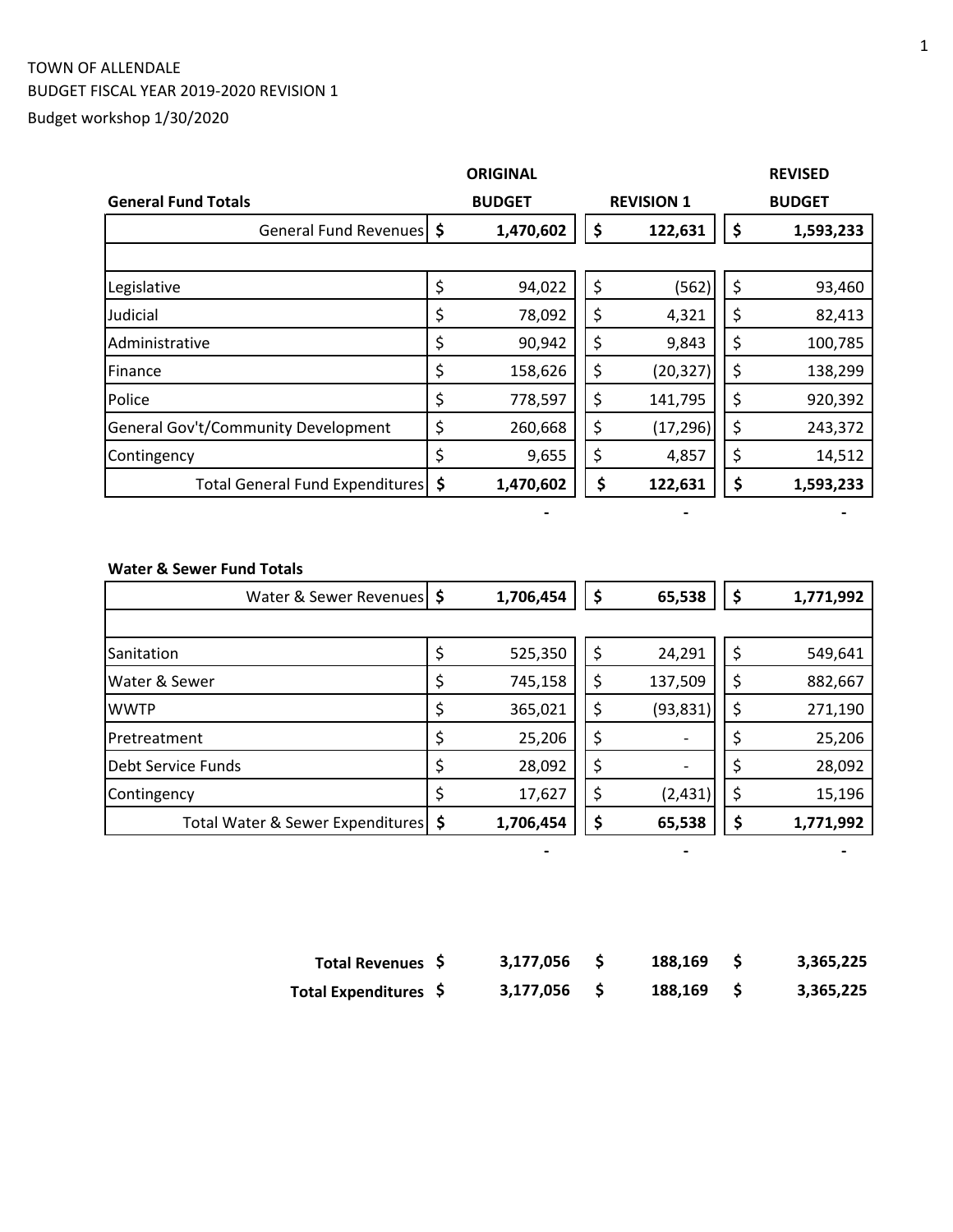|                                    | <b>ORIGINAL</b><br><b>BUDGET</b> | <b>REVISION 1</b> | <b>REVISED</b><br><b>BUDGET</b> |
|------------------------------------|----------------------------------|-------------------|---------------------------------|
| <b>REVENUES</b>                    |                                  |                   |                                 |
| <b>1 CURRENT YEAR TAX</b>          | 311,500                          |                   | 311,500                         |
| 2 PRIOR YEAR PROPERTY TAXES        | 90,000                           |                   | 90,000                          |
| <b>3 BUSINESS LICENSES</b>         | 79,000                           |                   | 79,000                          |
| <b>4 LEASE REVENUE</b>             | 25,200                           |                   | 25,200                          |
| <b>5 RESTITUTIONS</b>              |                                  | 4,751             | 4,751                           |
| 6 ATLANTIC BROADBAND FRAN. FEE     | 15,200                           |                   | 15,200                          |
| 7 EDISTO ELECTRIC FRAN. FEE        | 2,000                            |                   | 2,000                           |
| 8 SCANA FRANCHISE FEE              | 182,000                          |                   | 182,000                         |
| 9 MISCELLANEOUS REVENUES           | 9,000.00                         |                   | 9,000                           |
| 10 MERCHANT INVENTORY TAX          | 9,933.00                         |                   | 9,933                           |
| 11 ACCOMODATION TAX                | 74,900                           |                   | 74,900                          |
| 12 INTEREST EARNED                 | 65                               |                   | 65                              |
| 13 VEHICLE TAX                     | 62,845                           |                   | 62,845                          |
| 14 DONATIONS                       |                                  | 500               | 500                             |
| 15 SALE OF ASSETS                  |                                  | 7,000             | 7,000                           |
| 16 HOMESTEAD EXEMPTIONS FROM STATE | 98,000                           |                   | 98,000                          |
| 17 LOCAL GOV AID                   | 78,624                           |                   | 78,624                          |
| 18 ZONE/BUILDING PERMIT            | 6,000                            |                   | 6,000                           |
| 19 LOST/MUNICIPAL REVENUE          | 216,000                          |                   | 216,000                         |
| 20 POLICE INCIDENT REPORTS/BACKGR  | 135                              |                   | 135                             |
| 21 COURT FINES                     | 43,240                           | (21, 620)         | 21,620                          |
| 22 VICTIMS ADVOCATE FUND           | 2,760                            | (1,000)           | 1,760                           |
| 23 TELECOMMUNICATIONS TAX          | 9,700                            |                   | 9,700                           |
| 24 MASC INSURANCE TAX COLLECTED    | 140,000                          |                   | 140,000                         |
| 25 BROKER'S TAX                    | 13,000                           |                   | 13,000                          |
| <b>26 APD CONFISCATED FUNDS</b>    | 1,500                            |                   | 1,500                           |
| 27 NON-OPERATING GRANT REVENUE     |                                  | 97,800            | 97,800                          |
| 28 PROCEEDS FROM LOAN              |                                  | 35,200            | 35,200                          |
| 29 OVERAGE/SHORTAGE                |                                  |                   |                                 |
| <b>TOTAL REVENUES</b>              | 1,470,602                        | 122,631           | 1,593,233                       |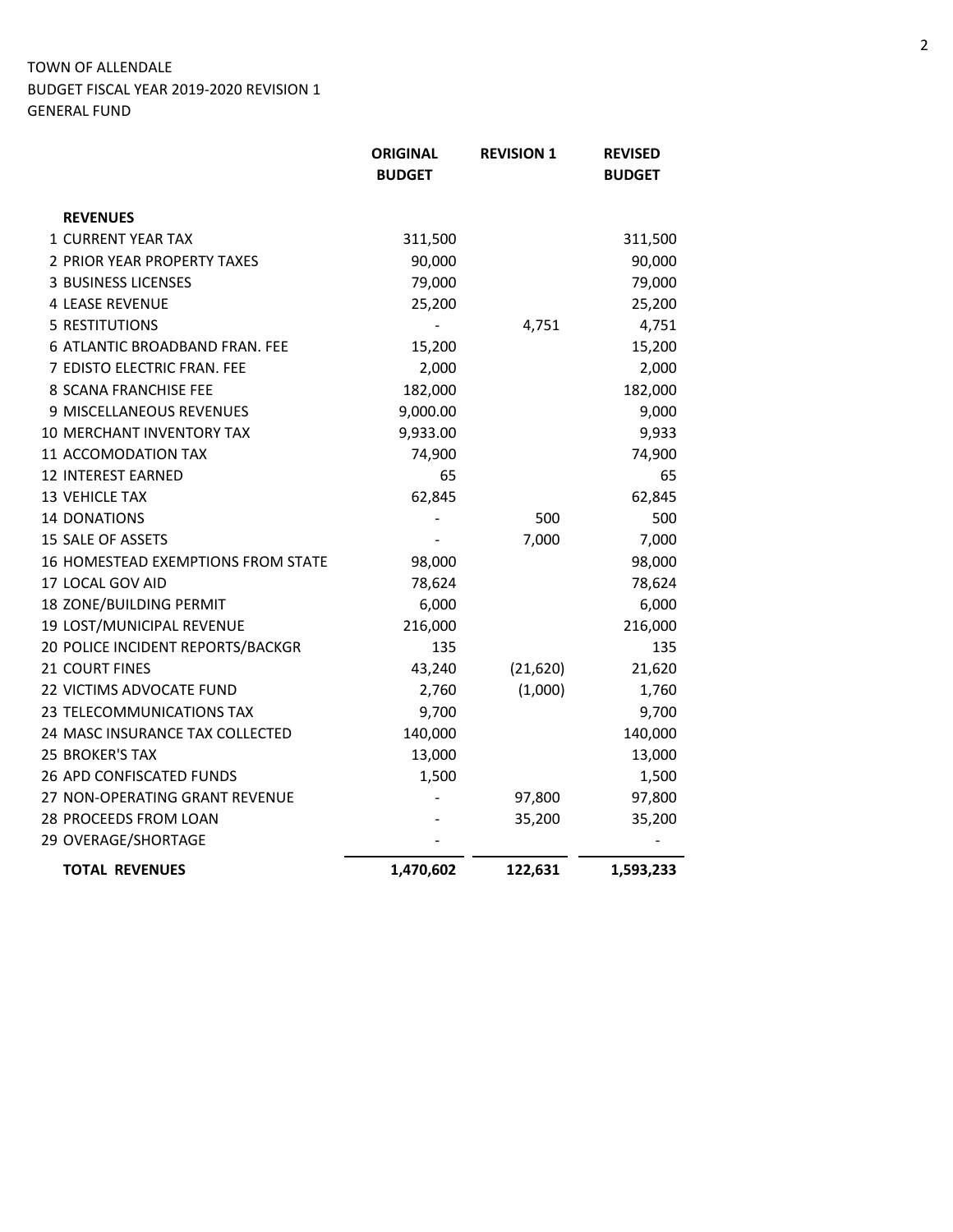|                             | <b>ORIGINAL</b><br><b>BUDGET</b> | <b>REVISION 1</b> | <b>REVISED</b><br><b>BUDGET</b> |
|-----------------------------|----------------------------------|-------------------|---------------------------------|
| <b>EXPENSES</b>             |                                  |                   |                                 |
| <b>LEGISLATIVE</b>          |                                  |                   |                                 |
| <b>30 SALARIES</b>          | 38,400                           |                   | 38,400                          |
| 31 PAYROLL TAX EXPENSE      | 2,938                            |                   | 2,938                           |
| 32 EMPLOYEE INSURANCE       | 25,883                           |                   | 25,883                          |
| <b>33 RETIREMENT</b>        | 5,975                            | (472)             | 5,503                           |
| 34 WORKERS COMPENSATION     | 426                              | (90)              | 336                             |
| 35 TELEPHONE/PAGERS         | 2,600                            |                   | 2,600                           |
| 36 SEMINARS/CONF/TRAVEL     | 14,000                           |                   | 14,000                          |
| 37 DUES/SUBSCRIPTIONS       | 800                              |                   | 800                             |
| 38 MISCELLANEOUS EXPENSE    | 3,000                            |                   | 3,000                           |
| <b>TOTAL LEGISLATIVE</b>    | 94,022                           | (562)             | 93,460                          |
| <b>JUDICIAL</b>             |                                  |                   |                                 |
| <b>39 SALARIES</b>          | 32,749                           |                   | 32,749                          |
| <b>40 OVERTIME</b>          |                                  | 326               | 326                             |
| 41 PAYROLL TAX EXPENSE      | 2,505                            |                   | 2,505                           |
| 42 EMPLOYEE INSURANCE       | 16,699                           |                   | 16,699                          |
| 43 RETIREMENT               | 5,076                            | (405)             | 4,671                           |
| 44 WORKERS COMPENSATION     | 213                              |                   | 213                             |
| 45 PROFESSIONAL SERVICES    | 18,200                           | 4,400             | 22,600                          |
| <b>46 OFFICE SUPPLIES</b>   | 150                              |                   | 150                             |
| 47 SEMINARS/CONF/TRAVEL     | 2,000                            |                   | 2,000                           |
| 48 MISCELLANEOUS EXPENSE    | 500                              |                   | 500                             |
| <b>TOTAL JUDICIAL</b>       | 78,092                           | 4,321             | 82,413                          |
| <b>ADMINISTRATIVE</b>       |                                  |                   |                                 |
| <b>49 SALARIES</b>          | 22,563                           | 4,562             | 27,125                          |
| 50 PAYROLL TAX EXPENSE      | 1,726                            | 349               | 2,075                           |
| 51 EMPLOYEE INSURANCE       | 10,139                           | (3, 139)          | 7,000                           |
| 52 RETIREMENT               | 3,501                            | 700               | 4,201                           |
| 53 WORKERS COMPENSATION     | 213                              | (129)             | 84                              |
| 54 TELEPHONE/PAGERS         | 1,200                            |                   | 1,200                           |
| 55 PROFESSIONAL SERVICES    | 5,000                            | 7,000             | 12,000                          |
| 56 LEGAL                    | 39,000                           |                   | 39,000                          |
| 57 SEMINARS/CONF/TRAVEL     | 3,200                            |                   | 3,200                           |
| 58 DUES/SUBSCRIPTIONS       | 100                              |                   | 100                             |
| 59 GAS                      | 1,300                            | 500               | 1,800                           |
| <b>60 CAR MAINTENANCE</b>   | 2,000                            |                   | 2,000                           |
| 61 MISCELLANEOUS EXPENSE    | 1,000                            |                   | 1,000                           |
| <b>TOTAL ADMINISTRATIVE</b> | 90,942                           | 9,843             | 100,785                         |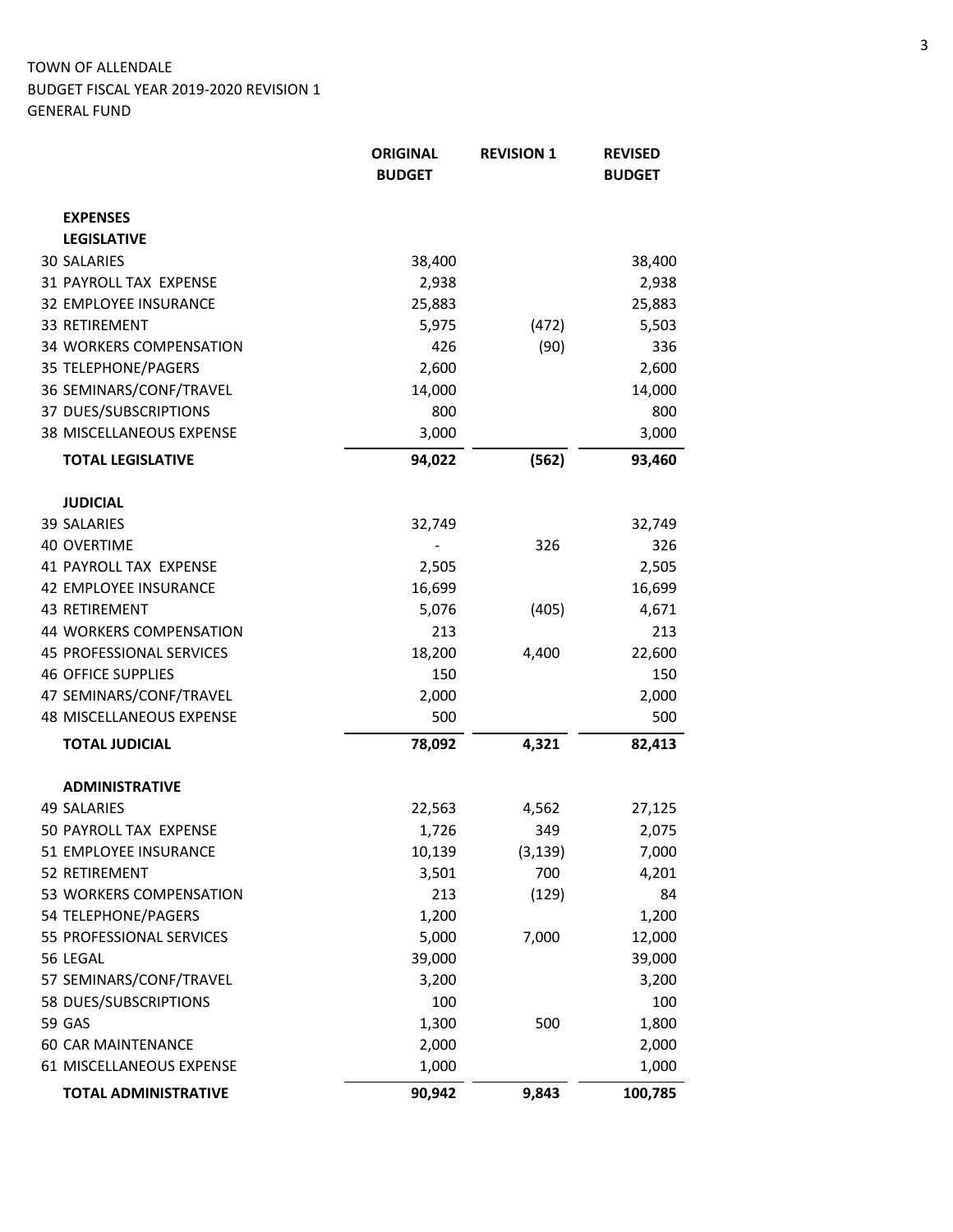|                                   | <b>ORIGINAL</b> | <b>REVISION 1</b> | <b>REVISED</b> |
|-----------------------------------|-----------------|-------------------|----------------|
|                                   | <b>BUDGET</b>   |                   | <b>BUDGET</b>  |
| <b>FINANCE</b>                    |                 |                   |                |
| <b>62 SALARIES</b>                | 71,450          | (22, 875)         | 48,575         |
| 63 OVERTIME                       | 624             | 1,872             | 2,496          |
| <b>64 PAYROLL TAX EXPENSE</b>     | 5,514           | (1,607)           | 3,907          |
| 65 EMPLOYEE INSURANCE             | 10,139          | (1, 356)          | 8,783          |
| <b>66 RETIREMENT</b>              | 11,176          | (3,654)           | 7,522          |
| <b>67 WORKERS COMPENSATION</b>    | 213             |                   | 213            |
| <b>68 PROFESSIONAL SERVICES</b>   |                 | 2,293             | 2,293          |
| <b>69 FINANCIAL SERVICES</b>      | 23,760          |                   | 23,760         |
| <b>70 OFFICE SUPPLIES</b>         | 12,000          | 5,000             | 17,000         |
| 71 POSTAGE                        | 1,800           |                   | 1,800          |
| 72 SEMINARS/CONF/TRAVEL           | 1,000           |                   | 1,000          |
| <b>73 BANK FEES</b>               | 450             |                   | 450            |
| 74 ADVERTISING                    | 200             |                   | 200            |
| <b>75 TAX COLLECTION EXPENSES</b> | 20,000          |                   | 20,000         |
| 76 PENALTIES/LATE FEES            |                 |                   |                |
| <b>77 MISCELLANEOUS EXPENSE</b>   | 300             |                   | 300            |
| <b>TOTAL FINANCE</b>              | 158,626         | (20, 327)         | 138,299        |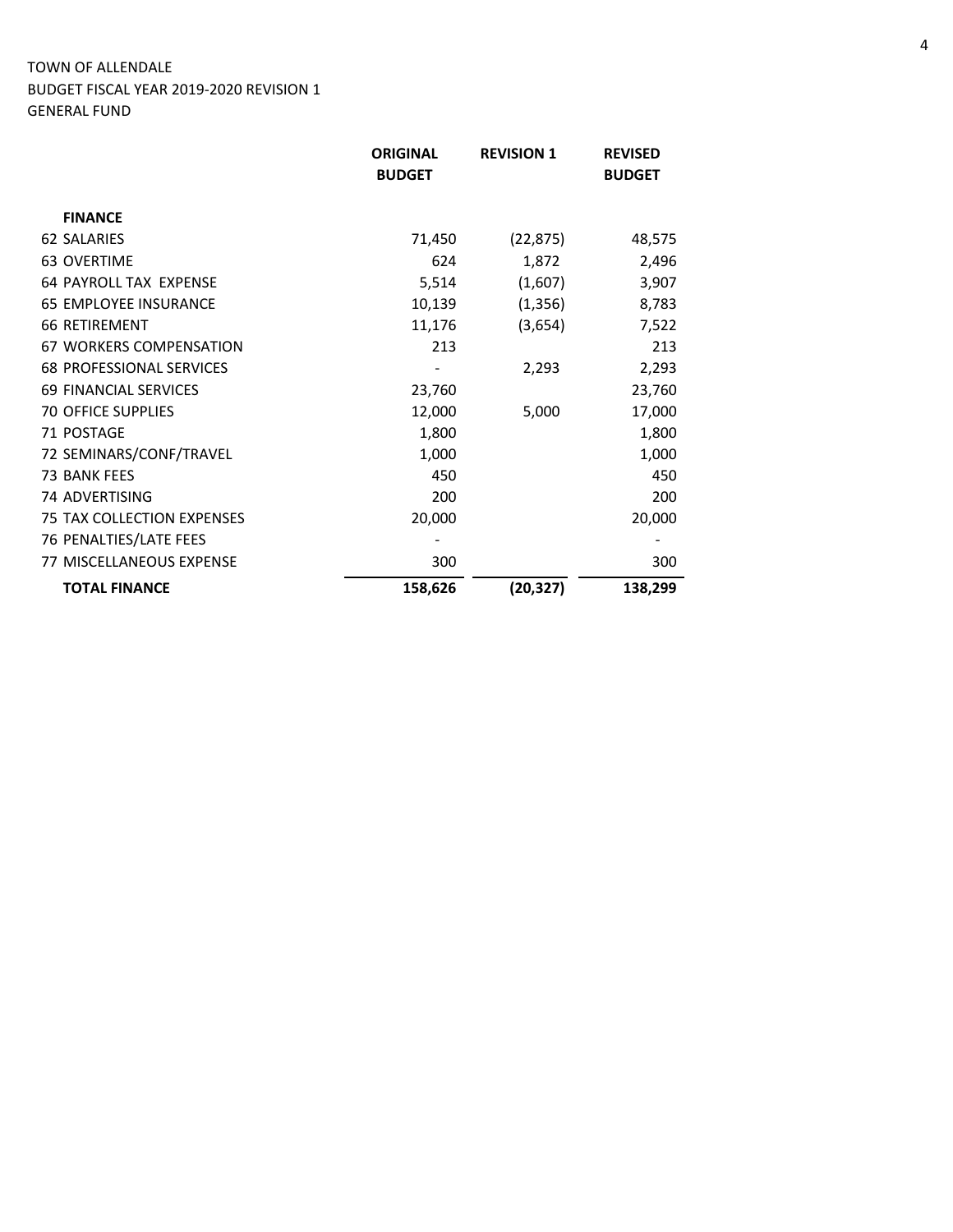|                                          | <b>ORIGINAL</b><br><b>BUDGET</b> | <b>REVISION 1</b> | <b>REVISED</b><br><b>BUDGET</b> |
|------------------------------------------|----------------------------------|-------------------|---------------------------------|
|                                          |                                  |                   |                                 |
| <b>POLICE</b>                            |                                  |                   |                                 |
| <b>78 SALARIES</b>                       | 327,693                          | (59, 654)         | 268,039                         |
| 79 OVERTIME                              | 95,410                           | 44,521            | 139,931                         |
| 80 PAYROLL TAX EXPENSE                   | 32,367                           |                   | 32,367                          |
| 81 EMPLOYEE INSURANCE                    | 52,528                           |                   | 52,528                          |
| <b>82 RETIREMENT</b>                     | 76,969                           | (2,600)           | 74,369                          |
| 83 WORKERS COMPENSATION                  | 16,300                           | (9,000)           | 7,300                           |
| 84 TELEPHONE/PAGERS                      | 18,600                           |                   | 18,600                          |
| <b>85 DISPATCH FEES</b>                  | 1,032                            | 1,080             | 2,112                           |
| 86 PROFESSIONAL SERVICES                 | 2,500                            |                   | 2,500                           |
| 87 OFFICE SUPPLIES                       | 5,000                            |                   | 5,000                           |
| 88 POSTAGE                               | 200                              |                   | 200                             |
| 89 DRUG FUND                             | 1,500                            |                   | 1,500                           |
| 90 EQUIPMENT-SUPPLIES                    | 5,000                            |                   | 5,000                           |
| 91 SEMINARS/CONF/TRAVEL                  | 1,500                            |                   | 1,500                           |
| 92 COURT                                 | 24,840                           | (10,000)          | 14,840                          |
| 93 JAIL                                  | 10,000                           |                   | 10,000                          |
| 94 JURY                                  | 500                              |                   | 500                             |
| 95 ADVERTISING                           | 250                              |                   | 250                             |
| 96 SUPPLIES                              | 2,000                            |                   | 2,000                           |
| 97 MAINTENANCE/REPAIRS                   | 8,000                            |                   | 8,000                           |
| 98 DUES/SUBSCRIPTIONS                    | 1,000                            |                   | 1,000                           |
| 99 CAPITAL OUTLAY-POLICE EQUIP           | 21,800                           |                   | 21,800                          |
| 100 CAPITAL OUTLAY-POLICE VEHICLES       |                                  | 146,787           | 146,787                         |
| 101 AMMO/BULLETS/FOR POLICE GUNS         | 370                              |                   | 370                             |
| 102 VICTIMS ASSISTANCE                   | 8,510                            | (6, 750)          | 1,760                           |
| 103 GAS                                  | 30,000                           | 5,000             | 35,000                          |
| 104 CAR MAINTENANCE                      | 12,000.00                        | 4,800             | 16,800                          |
| 105 UNIFORM RENTAL                       | 5,000                            |                   | 5,000                           |
| 106 CAPITAL LEASE-DEBT SERVICE           | 9,024                            |                   | 9,024                           |
| 107 USDA LOANS-DEBT SERVICE              | 5,704                            |                   | 5,704                           |
| 108 A'DALE COUNTY 3/29/18 JAIL AGREEMENT |                                  | 6,000             | 6,000                           |
| 109 GENERAL INSURANCE                    |                                  | 21,611            | 21,611                          |
| 110 MISCELLANEOUS EXPENSE                | 3,000                            |                   | 3,000                           |
| <b>TOTAL POLICE</b>                      | 778,597                          | 141,795           | 920,392                         |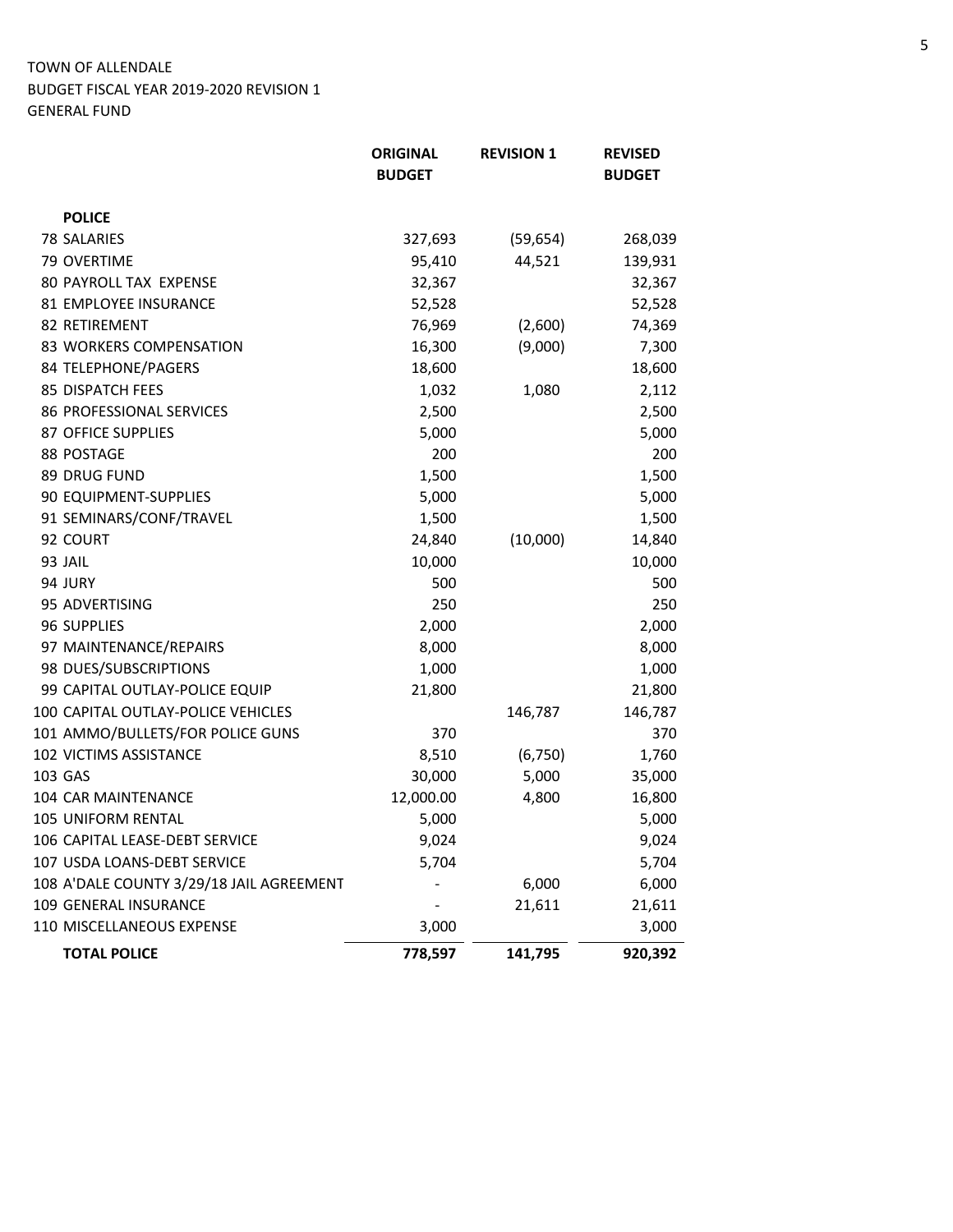|                                              | <b>ORIGINAL</b><br><b>BUDGET</b> | <b>REVISION 1</b> | <b>REVISED</b><br><b>BUDGET</b> |
|----------------------------------------------|----------------------------------|-------------------|---------------------------------|
| <b>GENERAL GOV'T / COMMUNITY DEVELOPMENT</b> |                                  |                   |                                 |
| 111 WORKERS COMPENSATION                     |                                  | 439               | 439                             |
| 112 TELEPHONE/PAGERS                         | 11,820                           |                   | 11,820                          |
| <b>113 OFFICE SUPPLIES</b>                   | 4,000                            |                   | 4,000                           |
| 114 SEMINARS/CONF/TRAVEL                     | 1,000                            |                   | 1,000                           |
| 115 ADVERTISING                              | 250                              |                   | 250                             |
| 116 DUES/SUBSCRIPTIONS                       | 2,200                            |                   | 2,200                           |
| <b>117 STREET LIGHTS</b>                     | 95,800                           |                   | 95,800                          |
| 118 PROPERTY TAX EXPENSE                     | 8,000                            |                   | 8,000                           |
| 119 CLEANING SERVICES                        | 8,580                            |                   | 8,580                           |
| 120 CHRISTMAS PARADE                         | 1,000                            |                   | 1,000                           |
| 121 COOTER FEST                              | 2,000                            |                   | 2,000                           |
| 122 BLDG & EQUIPMENT MAINTENANCE             | 11,000                           |                   | 11,000                          |
| 123 UTILITIES                                | 30,000                           |                   | 30,000                          |
| 124 AUDIT                                    | 14,000                           |                   | 14,000                          |
| 125 GENERAL INSURANCE                        | 42,618                           | (17, 735)         | 24,883                          |
| 126 MISCELLANEOUS EXPENSE                    | 5,000                            |                   | 5,000                           |
| 127 INSURANCE-BONDING                        | 600                              |                   | 600                             |
| 128 FOG/INSECT                               | 500                              |                   | 500                             |
| 129 ELECTIONS                                | 1,000                            |                   | 1,000                           |
| 130 COMMUNITY IMPROVEMENT                    | 5,000                            |                   | 5,000                           |
| <b>131 COURT SETTLEMENTS</b>                 | 10,000                           |                   | 10,000                          |
| 132 ANIMAL CONTROL                           | 4,800                            |                   | 4,800                           |
| <b>133 DONATIONS</b>                         | 500                              |                   | 500                             |
| 134 FIRE DEPT DINNERS                        | 1,000                            |                   | 1,000                           |
| TOTAL GENERAL GOV'T / COMM. DEV.             | 260,668                          | (17, 296)         | 243,372                         |
| <b>TOTAL EXPENSES</b>                        | 1,460,947                        | 117,774           | 1,578,721                       |
|                                              |                                  |                   |                                 |
| SURPLUS/(DEFICIT)                            | 9,655                            | 4,857             | 14,512                          |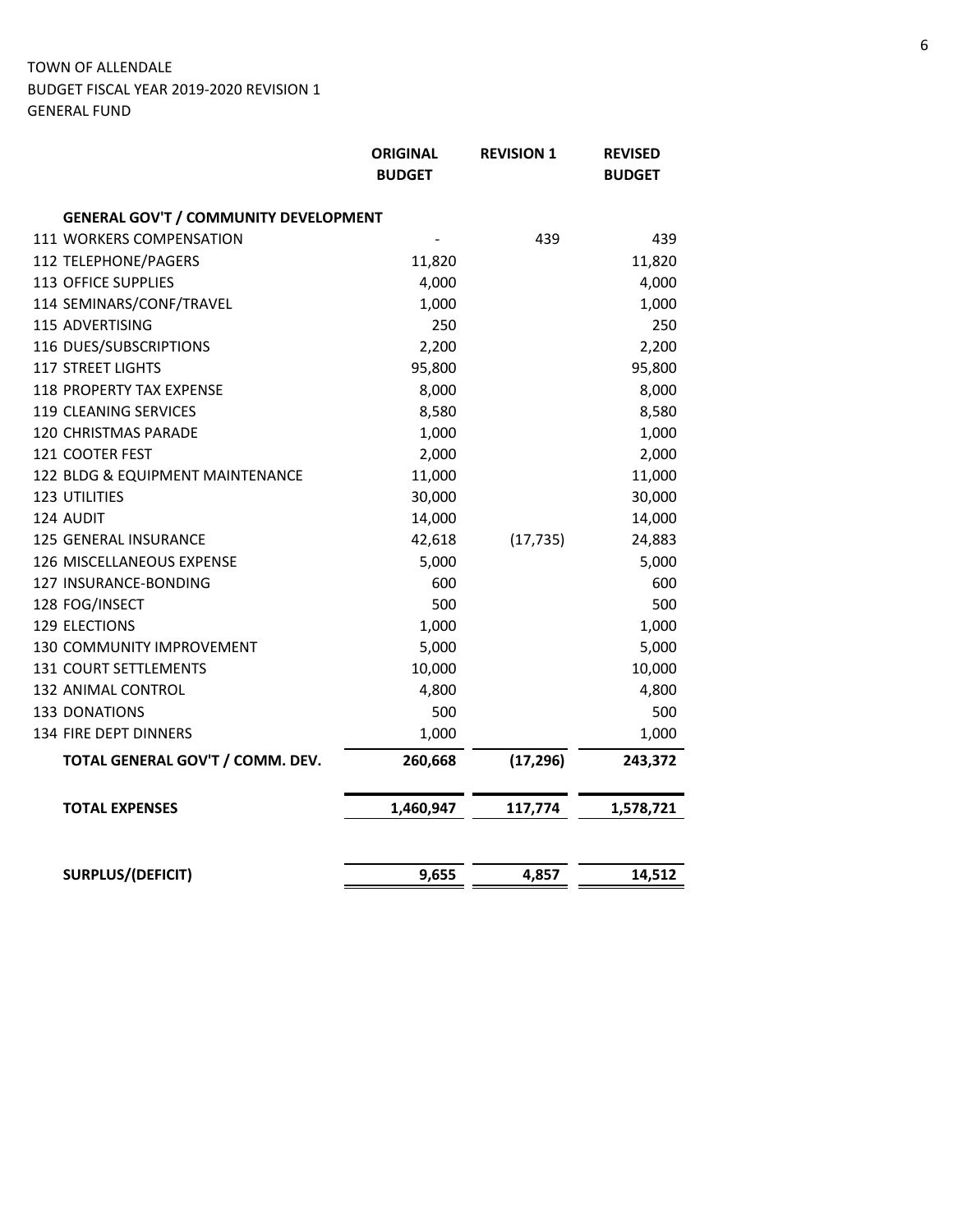|                                  | <b>ORIGINAL</b><br><b>BUDGET</b> | <b>REVISION 1</b> | <b>REVISED</b><br><b>BUDGET</b> |
|----------------------------------|----------------------------------|-------------------|---------------------------------|
| <b>REVENUES</b>                  |                                  |                   |                                 |
| <b>1 WATER REVENUE</b>           | 397,000                          |                   | 397,000                         |
| <b>2 SEWER REVENUE</b>           | 392,000                          |                   | 392,000                         |
| <b>3 PAYMENT FOR BAD CHECK</b>   | 816                              |                   | 816                             |
| 4 PENALTIES                      | 63,120                           |                   | 63,120                          |
| 5 OVERAGE/SHORTAGE               |                                  |                   |                                 |
| <b>6 SERVICE CHARGES - WATER</b> | 1,440                            |                   | 1,440                           |
| 7 TRANSFER SERVICE FEE           | 720                              |                   | 720                             |
| 8 NEW CUSTOMER SVC CHARGE        | 10,500                           |                   | 10,500                          |
| 9 MISCELLANEOUS REVENUES         |                                  | 5,038             | 5,038                           |
| <b>10 SANITATION REVENUE</b>     | 492,000                          |                   | 492,000                         |
| <b>11 OLD BALANCE REVENUE</b>    |                                  |                   |                                 |
| <b>12 DHEC FEE REVENUE</b>       | 12,288                           |                   | 12,288                          |
| <b>13 INTEREST EARNED</b>        | 370                              |                   | 370                             |
| 14 ALLENDALE 37.4%               | 38,430                           |                   | 38,430                          |
| 15 FAIRFAX 62.6%                 | 295,570                          |                   | 295,570                         |
| <b>16 PRETREATMENT FEES</b>      | 2,200                            |                   | 2,200                           |
| 17 NON-OPERATING GRANT REVENUE   |                                  | 45,300            | 45,300                          |
| 18 PROCEEDS FROM LOAN            |                                  | 15,200            | 15,200                          |
| <b>TOTAL REVENUES</b>            | 1,706,454                        | 65,538            | 1,771,992                       |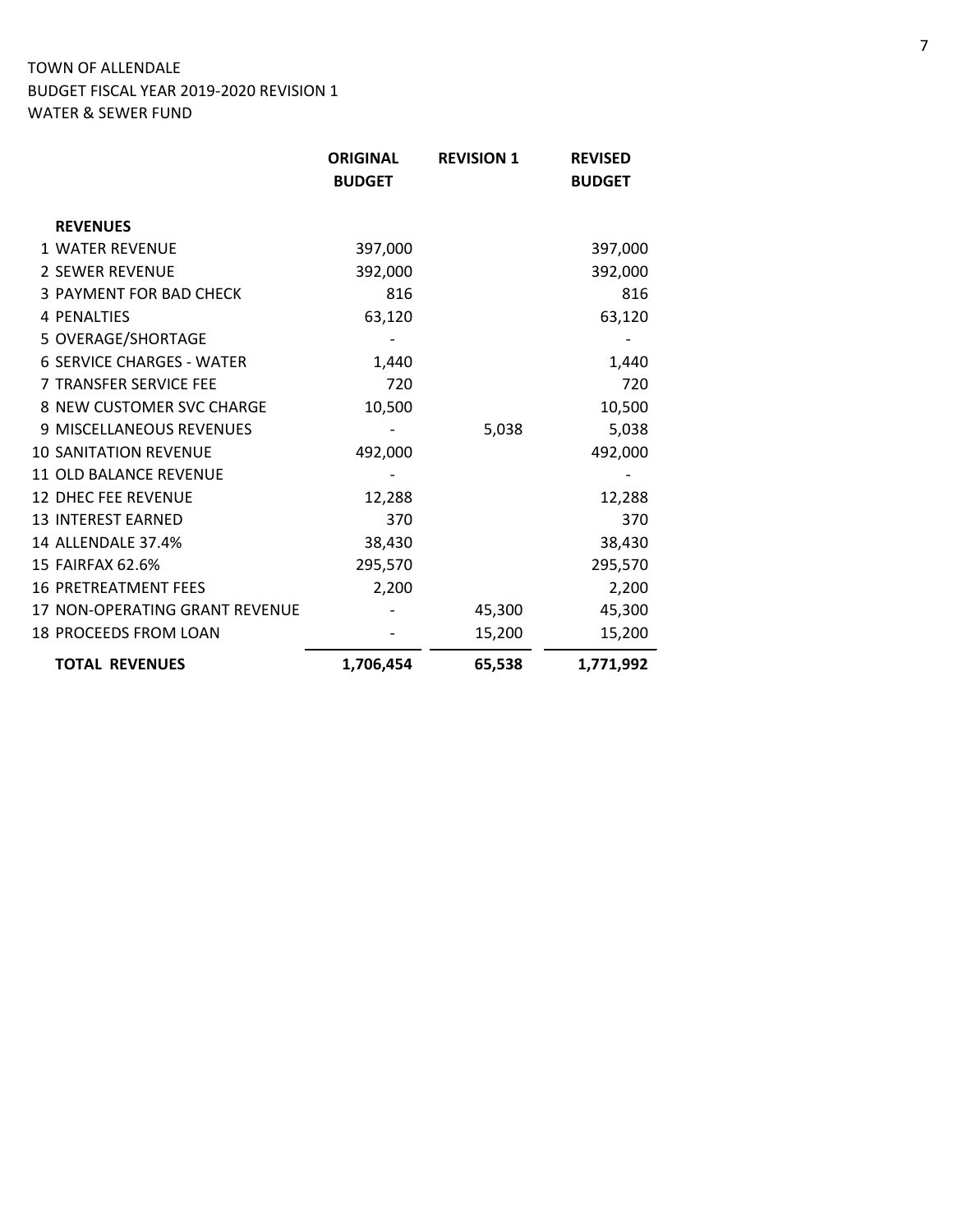|    |                                       | <b>ORIGINAL</b> | <b>REVISION 1</b> | <b>REVISED</b> |
|----|---------------------------------------|-----------------|-------------------|----------------|
|    |                                       | <b>BUDGET</b>   |                   | <b>BUDGET</b>  |
|    | <b>EXPENSES</b>                       |                 |                   |                |
|    | <b>STREETS &amp; FACILITIES</b>       |                 |                   |                |
|    | <b>19 SALARIES</b>                    | 123,759         | 2,439             | 126,198        |
|    | 20 OVERTIME                           | 5,392           | 5,424             | 10,816         |
|    | 21 PAYROLL TAX EXPENSE                | 9,880           | 602               | 10,482         |
|    | 22 EMPLOYEE INSURANCE                 | 35,914          |                   | 35,914         |
|    | 23 RETIREMENT                         | 20,018          | 1,224             | 21,242         |
|    | 24 WORKERS COMPENSATION               | 13,000          | (13,000)          |                |
|    | 25 CARTS & DUMPSTERS                  | 4,000           |                   | 4,000          |
|    | <b>26 SUPPLIES</b>                    | 8,000           |                   | 8,000          |
| 27 |                                       | 5,000           |                   | 5,000          |
|    | 28 REFUSE PICKUP                      | 247,845         |                   | 247,845        |
|    | 29 GAS                                | 10,800          |                   | 10,800         |
|    | <b>30 VEHICLE EXPENSE</b>             | 10,000          | 5,000             | 15,000         |
|    | <b>31 UNIFORM RENTAL</b>              | 3,496           |                   | 3,496          |
|    | <b>32 LANDFILL FEES</b>               | 6,000           |                   | 6,000          |
|    | <b>33 TELEPHONE</b>                   | 984             |                   | 984            |
|    | 34 AUDIT                              | 7,000           |                   | 7,000          |
|    | <b>35 GENERAL INSURANCE</b>           | 13,192          | (1,898)           | 11,294         |
|    | 36 MISCELLANEOUS EXPENSE              | 1,000           |                   | 1,000          |
|    | 37 CDL DRUG TEST                      | 70              |                   | 70             |
|    | <b>38 CAPITAL EXPENSE</b>             |                 | 24,500            | 24,500         |
|    | <b>TOTAL STREETS &amp; FACILITIES</b> | 525,350         | 24,291            | 549,641        |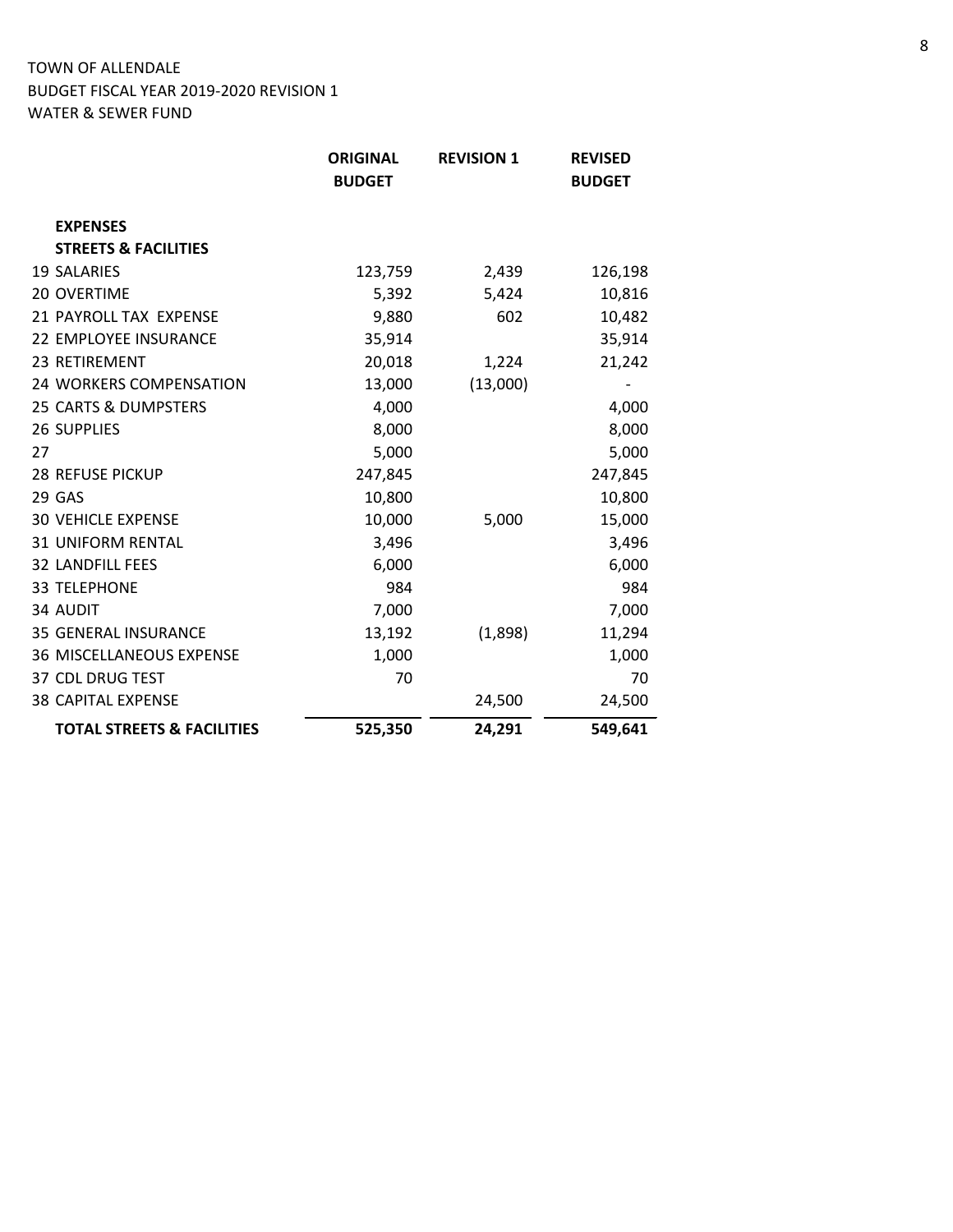|                                 | <b>ORIGINAL</b> | <b>REVISION 1</b> | <b>REVISED</b> |
|---------------------------------|-----------------|-------------------|----------------|
|                                 | <b>BUDGET</b>   |                   | <b>BUDGET</b>  |
| <b>WATER &amp; SEWER</b>        |                 |                   |                |
| <b>39 SALARIES</b>              | 162,658         | 30,061            | 192,719        |
| <b>40 OVERTIME</b>              | 10,042          | 3,265             | 13,307         |
| <b>41 PAYROLL TAX EXPENSE</b>   | 13,212          | 2,549             | 15,761         |
| 42 EMPLOYEE INSURANCE           | 30,947          |                   | 30,947         |
| 43 RETIREMENT                   | 26,765          | 5,195             | 31,960         |
| 44 WORKERS COMPENSATION         | 9,000           | (4, 223)          | 4,777          |
| <b>45 PROFESSIONAL SERVICES</b> | 2,000           |                   | 2,000          |
| 46 LEGAL                        | 26,000          |                   | 26,000         |
| <b>47 OFFICE SUPPLIES</b>       | 5,500           |                   | 5,500          |
| <b>48 POSTAGE</b>               | 4,368           |                   | 4,368          |
| 49 SEMINARS/CONF/TRAVEL         | 1,800           |                   | 1,800          |
| <b>50 BANK FEES</b>             | 100             |                   | 100            |
| 51 ADVERTISING                  | 800             |                   | 800            |
| 52 CHEMICALS                    | 2,000           | 12,000            | 14,000         |
| 53 SUPPLIES                     | 33,000          | 8,000             | 41,000         |
| 54 MAINTENANCE/REPAIRS          | 45,000          | 73,616            | 118,616        |
| 55 DUES/SUBSCRIPTIONS           | 500             |                   | 500            |
| <b>56 GAS</b>                   | 27,000          |                   | 27,000         |
| 57 VEHICLE EXPENSE              | 10,000          |                   | 10,000         |
| 58 UNIFORM RENTAL               | 5,992           |                   | 5,992          |
| 59 USDA LOANS-DEBT SERVICE      | 2,417           |                   | 2,417          |
| <b>60 STREET REPAIRS</b>        | 11,000          |                   | 11,000         |
| <b>61 UTILITIES</b>             | 58,000          | (16, 948)         | 41,052         |
| <b>62 TELEPHONE</b>             | 6,480           |                   | 6,480          |
| 63 AUDIT                        | 12,000          |                   | 12,000         |
| 64 GENERAL INSURANCE            | 8,439           | 7,994             | 16,433         |
| 65 MISCELLANEOUS EXPENSE        | 600             |                   | 600            |
| 66 INSURANCE-BONDING            | 500             |                   | 500            |
| 67 LAB EXPENSE                  | 13,000          | (13,000)          |                |
| <b>68 WATER PERMIT</b>          | 16,118          | 4,000             | 20,118         |
| <b>69 BOND PAYMENT</b>          | 136,920         |                   | 136,920        |
| 70 CAPITAL EXPENSE              | 63,000          | (14,000)          | 49,000         |
| 71 ENGINEERING                  |                 | 39,000            | 39,000         |
| <b>TOTAL WATER &amp; SEWER</b>  | 745,158         | 137,509           | 882,667        |